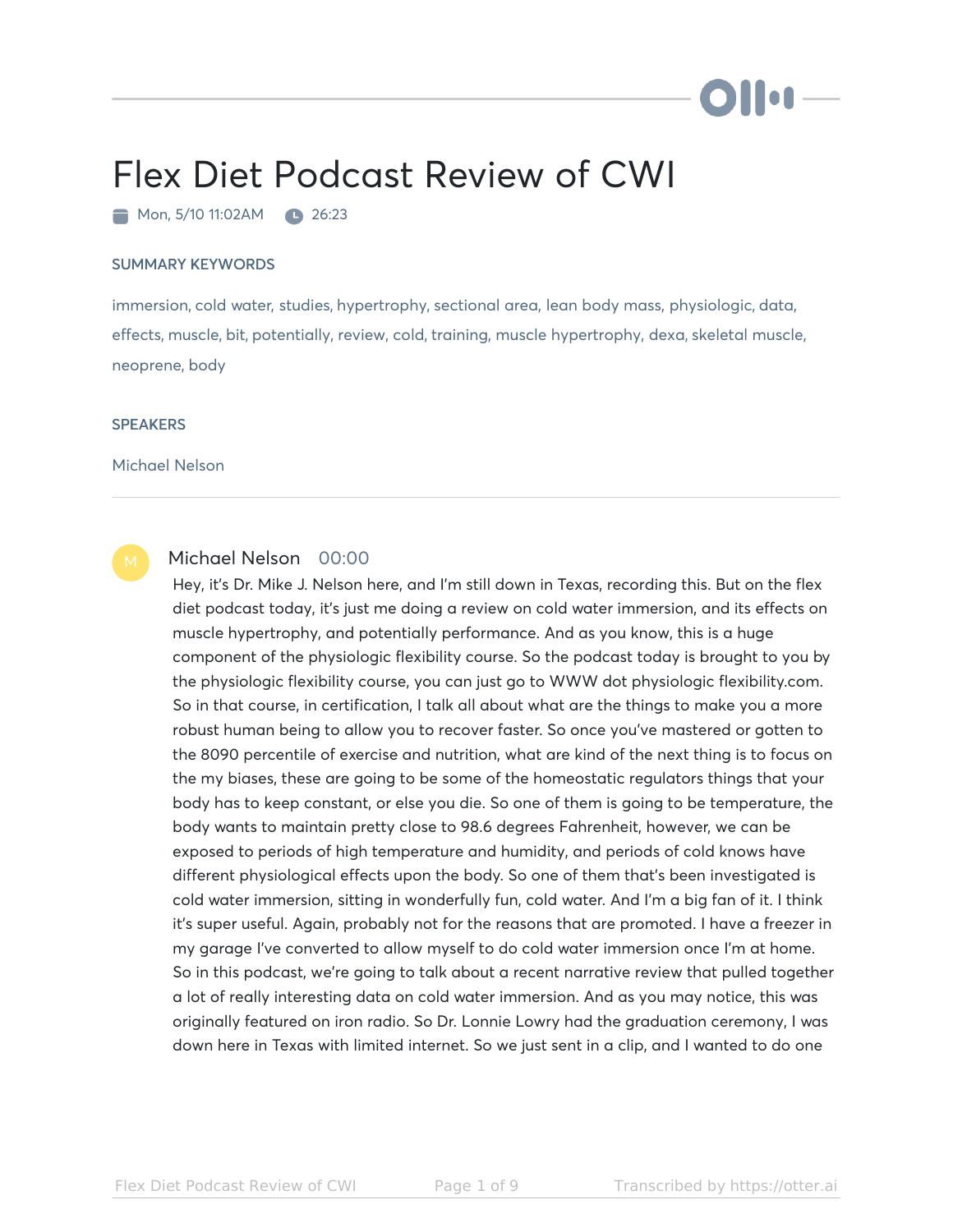on this new narrative review on cold water immersion, and thought that it'd be cool to run it here on my own podcast also. So if you want to hear more topics about meathead versus eggheads, you can listen to me and coach Phil Stevens and Dr. Lonnie Lowery on iron radio every week. So here's kind of a rebroadcast of my summary on cold water immersion and its effects on muscle hypertrophy, and athletic performance. Hey, there's Dr. Mike T. Nelson here and wanted to do a short review on a brand new narrative review that literally just came out not too long ago. Thank you to everyone who sent this to me. That's super cool. I know Dr. Andy Galpin has been on the show, and he did a posting on a buddy Dr. Scott sent this to me and some other people sent it to me also, it's entitled, post exercise cold water immersion effects on physiologic adaptations to resistance training and underlying mechanisms and skeletal muscle, a narrative review. So long title, this was published in frontiers in sports and active living, the main author is Aaron C, Peterson, S e, n. And you can get it as an open access, which is really good. I'd highly recommended you give it a read. I was published on April 8 2021. Really, really well done narrative review. Again, just for people listening to narrative review is kind of the author's I would say interpretation of the data and pulling together multiple data sources into one. I tell people and students that it's kind of like a good one stop shopping to start at. One of the downsides of narrative reviews is that it's still potentially going to be biased towards the authors. And one thing to look for is kind of errors of omission of maybe other studies that may not have been included. It doesn't go through a lot of formal statistics, like in a meta analysis, or a meta analysis, you're trying to pool data from other studies and use statistics to get a little bit more power by having more data. But either way, really good study very well done. The amount of time it takes to write these up is quite a bit and Great one stop shopping for cold water immersion. And what I like about this narrative review is that it was only really focused on cold water immersion. So I'm sure you've seen reviews and other just, even on TV shows, or if you see tours of high end training facilities, you'll see a contrast, there'll be a lot of the hot tub, and then they'll have a cold tub with sometimes circulating water that's cold, or they'll put ice in. And you'll have athletes kind of go back and forth. Some places only use cold water immersion. I stayed at a really nice hotel in Dallas when I was doing a presentation, oh, man year and a half ago, two years ago now. And in the spa center in the basement, they actually had a cold water immersion tub for anyone to use, which was really awesome. So as the name refers to cold water immersion, you're literally just sticking your body into water that's cold. Most of the time, the water is kind of stagnant, it's not circulating. That's not always true. But if you've ever gotten into a very cold stream versus even just cold tub, it can feel quite different. It's a moving water is going to have that constant temperature mean moved across your skin. And it's going to feel much colder, because your skin doesn't have the opportunity of heating just that little layer of water next to it. Like as a side note, if you've ever used like neoprene for diving, right, so a scuba type suit neoprene wetsuit, that actually warms a thin layer of water next to you. And the thickness of the neoprene will determine how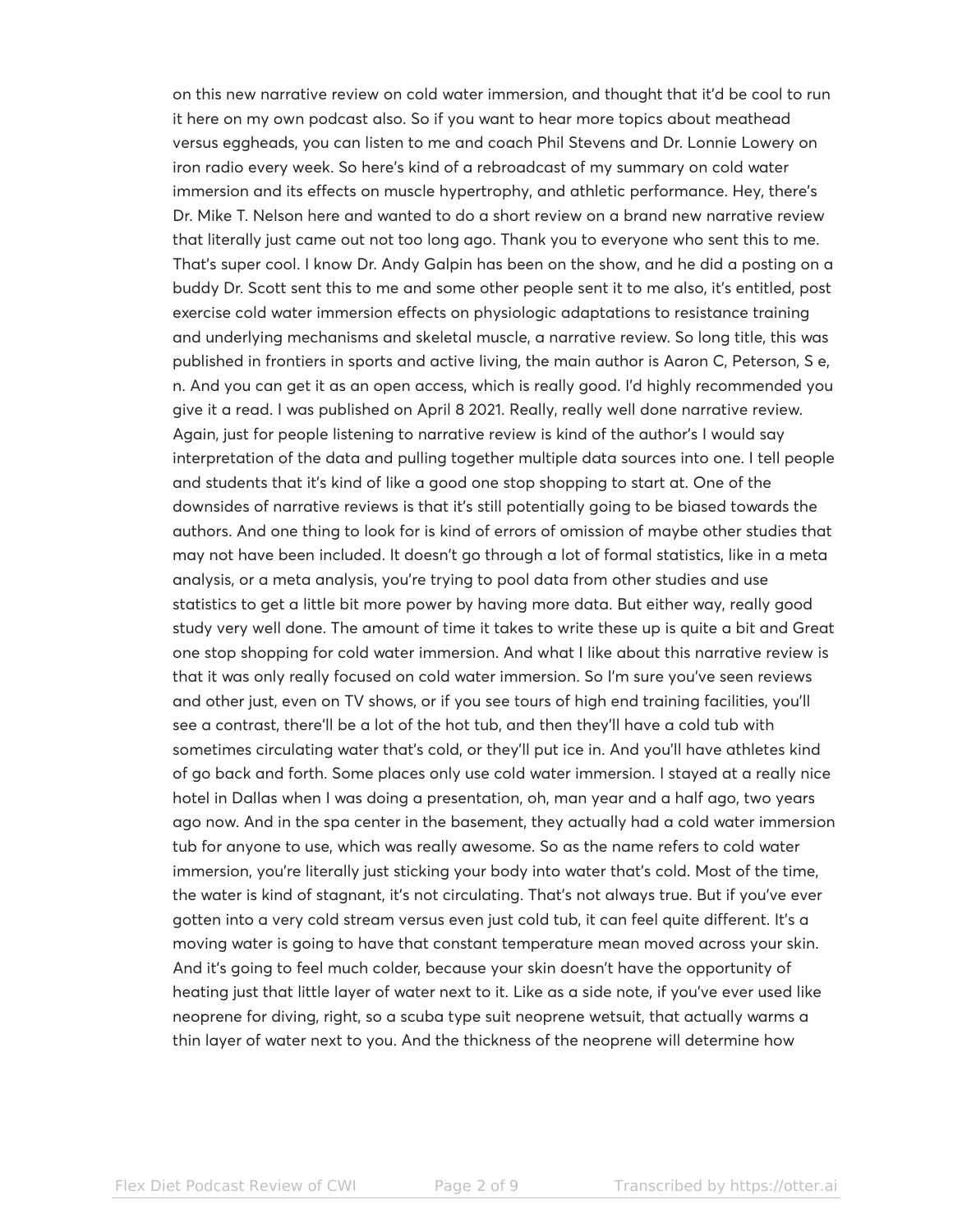much of that water is exchanged, you can look at stuff that have like seams that are sealed versus not, all that is doing is changing how much of that water is exchanged out, your body will heat up that layering helps keep you warm. If you ever gotten into a cold water immersion tub, I have a converted freezer in my garage, sealed all everything in 15.6 cubic inch freezer, filled it full of water. Right now when I'm at home, it's around 38 degrees Fahrenheit. When you get in, it's very, very cold, obviously. But just even sitting there for a little while it feels a little bit better part of that is because your skin is going a little bit numb. But part of that is you're warming up that little layer of water next year. And when you move all of a sudden everything feels cold again, because you've disrupted that. So there's a little bit of difference in you know, some of the the situations that you can have it set up. And the other part too is that it gets really complicated really fast, because you can look at all different types of parameters, we can look at what we'll talk about coming up here, briefly hypertrophy, different aspects of sports performance,

# $\beta$

# 08:06

related to hypertrophy, lean body mass, you can look at more explosive sports, you can look at endurance performance.

# Michael Nelson 08:15

So there's all different markers of physical performance to look at. And on top of that, you've got the basic parameters just like weight training with your dose, how cold is the water? Again? Is it moving or kind of stagnant? And how long are you in for, those are going to be the main things that are going to determine the effect. And like most things in physiology, it's not necessarily a linear effect. So we want to pay attention to that. And unfortunately, there isn't really a super standardized protocol for cold water immersion. So based on the research, each author is going to do their best interpretation, but it's going to be a little bit different. And so that makes it kind of hard to pull all this data together. Again, my bias, I did a whole course on physiologic flexibility. And we have a whole module in there on cold and especially cold water immersion. So I've spent, oh god a long time looking at all the research and as of a couple months ago, went through all of it again, and all of that is in in the course there. I wish I would have had this narrative review when I did the course would have saved me a lot of time, but so let's get into it a little bit here. Their definition I hear of cold water immersion is a protocol is typically gait involves submersion of the limbs and or torso for five to 20 minutes in very cold water temperatures between eight to 15 degrees Celsius.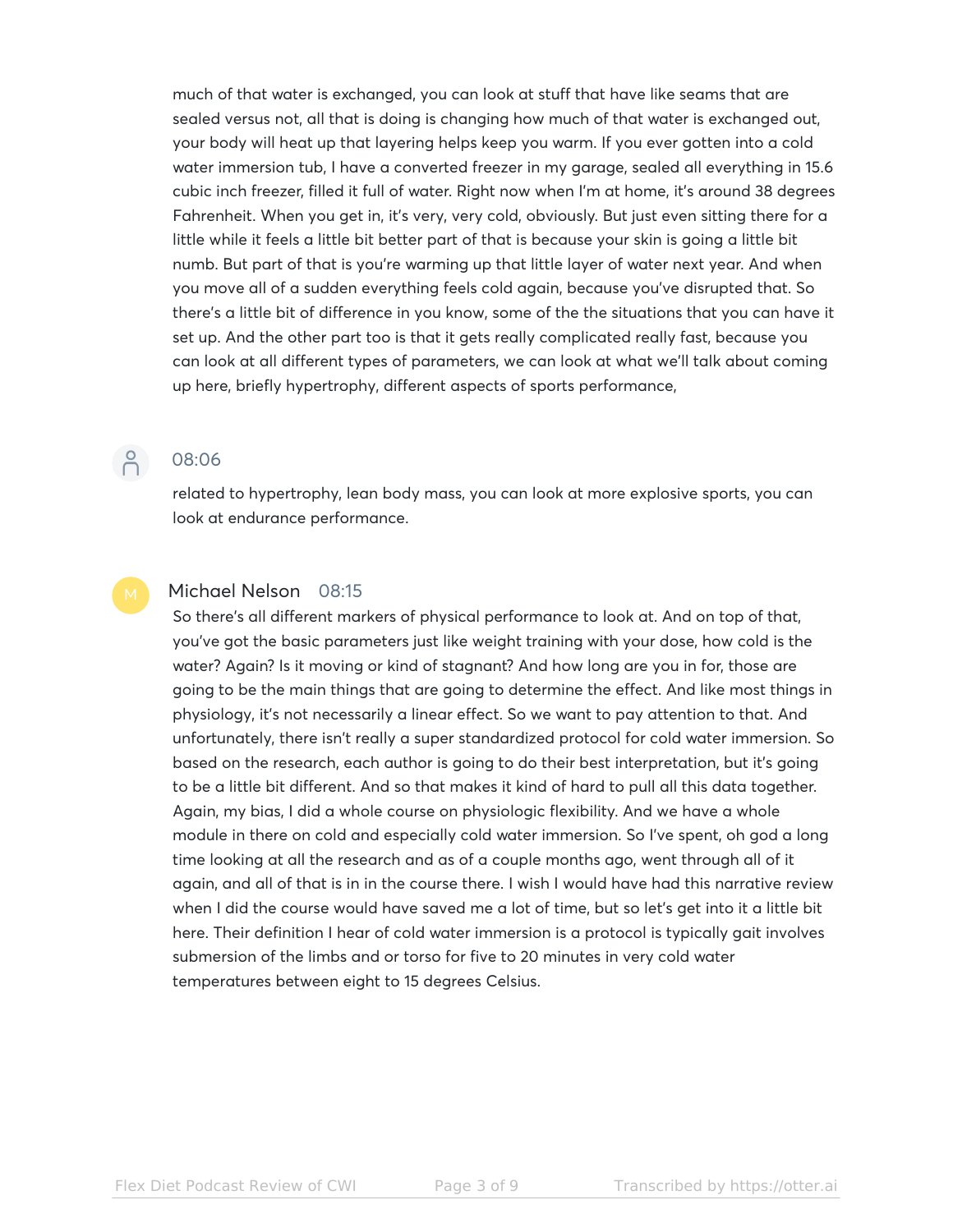#### $\beta$ 09:51

Right so if you're looking at that, in Fahrenheit, the warmest water for cold water emergent, I've seen them Fahrenheit is around 50 degrees Fahrenheit.



# Michael Nelson 10:01

Now that seems relatively warm. But if you've ever gotten into water that's 50 degrees Fahrenheit, it's cold,



# 10:07

it does not feel very good at all. There's some interesting early data looking at cold water immersion for recovery and a bunch of other things. But we're going to basically focus on what are some of the changes that they saw.



# Michael Nelson 10:25

So the main thing that you're probably interested in which I was interested in also is changes in skeletal muscle hypertrophy or gains.



# $\bigcap_{10:34}^{\infty}$  10:34

If you look around the old internet, now, it would seem that cold water immersion will absolutely crush all of your gains, and then you should never do it. And it's an absolutely horrible idea.



### Michael Nelson 10:45

And when I first started looking at this literature, I was kind of like, Yeah, I don't know, that seems a little bit too over the top. And, like in fitness, everything is,



# P 10:55

you know, oscillating from one extreme to the next extreme. But when I looked into the actual data, in summary, I would have to say that cold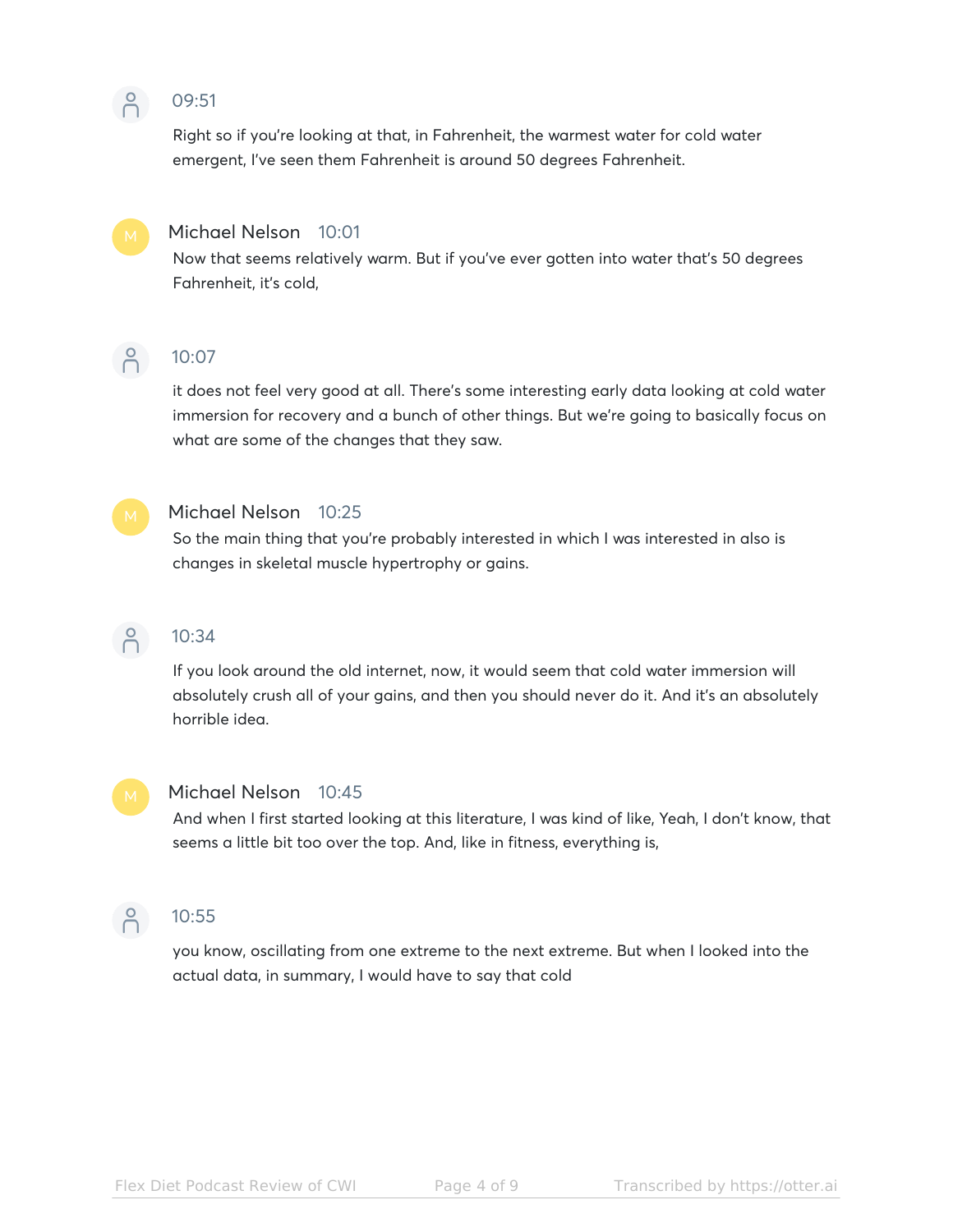## Michael Nelson 11:04

water immersion with a few caveats here does appear to affect muscle hypertrophy in a negative fashion. Meaning that if your goal is all out hypertrophy, which again, if you are an athlete may or may not be your goal. But if you're a physique competitor, or potentially power lifter, or just trying to gain more muscle, then obviously this is going to be of interest to you. Again, the really big caveat with that is that almost all of the studies that have looked at hypertrophy, have used cold water immersion literally immediately after training. So they would do their training sessions, a lot of times, it's just standardized, to whatever protocol they think is best for hypertrophy. And then they would subject and some studies, they would split them into groups, one group would get cold water immersion and the other group may not, they would just kind of sit there that is more subject to a placebo effect. Other groups, they would maybe do single, then they would put one limb in cold water immersion the other limb they would not. And they would do the same type of bilateral training on both limbs. So there's different ways of doing it. But pretty much all the studies that I know of that have looked at muscle hypertrophy, have done some cold water immersion immediately. After training, if you're not doing that, let's say you're doing in my case, I tend to do my cold water immersion in the morning after doing some cardio stuff. And then I'll do lifting, most are Nunes later, I can't take the data that they've observed in the studies, and even transfer it to my case or the clients that I work with. Again, this doesn't mean that the data is not useful, we just have to keep in mind the context of how the experiments were actually conducted. So in summary, what they said here in the study is quote, to summarize, there's mixed evidence for the influence of cold water immersion on indices of skeletal muscle hypertrophy, with three of six total studies showing attenuated muscle hypertrophy of either the thigh or the wrist flexor musculature. And both of the two available studies showing a negative influence on cold water immersion on muscle fiber, specifically type two fibers. Ankle there is no evidence that post exercise cold water immersion has beneficial effects on measures of skeletal muscle hypertrophy. If we look at some of the actual data, they did some really cool charts in this study, which I would highly recommend you pick up and look at. But they did a simple plot. And the confusing part is that not all of the studies use the same method to determine muscle growth. Right. So in this, they kind of split them up between a whole muscle cross sectional area, which is literally as it sounds, we're going to look at a whole muscle, we're going to measure the cross sectional area. There's also studies that have done muscle fiber cross sectional area. And then we've got kind of what I call full body, lean body mass changes. Usually this is using dexa. And I tried forever to figure out exactly in terms of the amount of muscle that it may be costing you and a percentage. And the downside with the lean body mass changes with dexa is they were generally done by only one author and it was hard to figure out what The amount of muscle is because it was looked at as a percentage change from baseline. So if we look at the whole body level and then go more microscopic,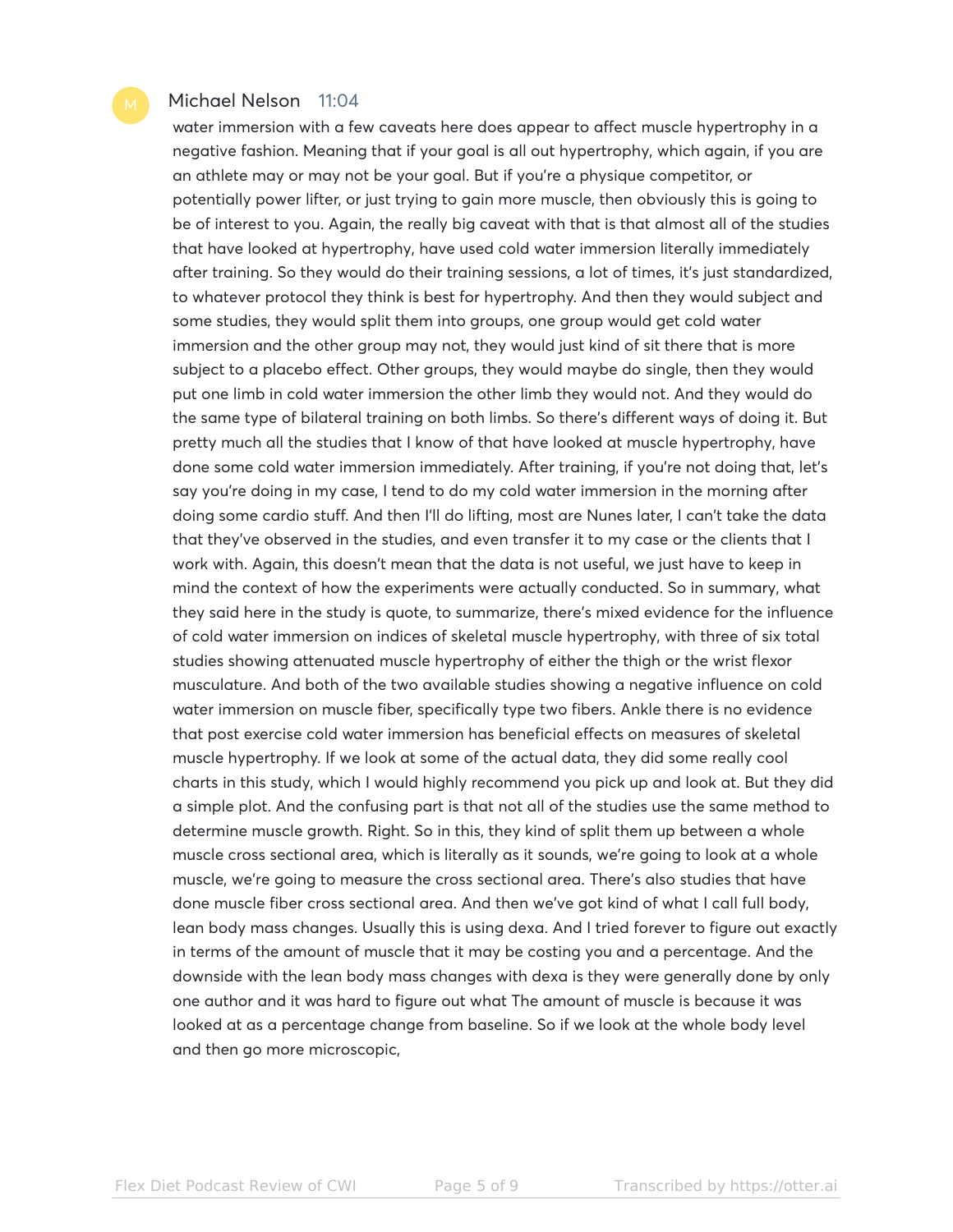

from the charts like lean body mass in the control group versus cold water immersion for lower body.

### Michael Nelson 15:18

In one study cold water immersion was slightly better. Again, we're talking by like one to 2%. Another study looking at upper body, cold water immersion was slightly better. Again, another study looking at total body, cold water immersion was a little bit less. Now again, the big caveat with this is if you're looking at this via dexa, and the authors did a really good job of trying to standardize the dexa, you're still kind of within the air percentage of I would say, the dexa measuring machine. So we're not seeing a massive changes in lean body mass at a whole level with cold water immersion. But how much of it changes debatable at a whole body level. If we go more microscopic, I mean, look at Whole muscle cross sectional area, there's been a few more studies that have looked at that. And we see some of the studies showed Coldwater immersion having a negative effect like a minus 5%, almost one of those studies showed around a negative maybe two to 3% drop compared to control group. Some other studies looking at forearm circumference didn't see much change. Muscle thickness in the wrist flexors control group was much higher than cold water immersion. Same thing with a study from Roberts, looking at quadriceps. Another study looking at thigh circumference was kind of a split. So most of the data again for whole body or I should say whole muscle cross sectional area shows that the control group was better than the cold water immersion. Again, the range of effects here we're talking about, the biggest change was seen by Roberts 2015 muscle mass of the quadriceps was about percentage from baseline looks about 15% in the control group, cold water immersion was around maybe 3%. Again, smallest change we saw was was no change. So pretty variable data on that. If we look at muscle fiber cross sectional area, again, it's relatively variable, right. So Robertson Roberts again, same study 2015, again, showed that cold water immersion saw a percentage decrease from baseline. And same thing with type two, that was a type one fiber, type two fibers, control group again was a little bit better. And then the other two studies were kind of split. So most of the data from fiber cross sectional area. So it was that cold water immersion does appear to be having a negative effect on muscle hypertrophy. Again, the hard part is trying to scale from whole muscle cross sectional area and muscle fiber cross sectional area to a whole body level is pretty hard to do. Right? So, for hypertrophy, I would say, Yeah, do it immediately after training, if you're really really trying to maximize hypertrophy, probably not the best idea. However, doing it in another part of the day. We don't know what the effects are for hypertrophy.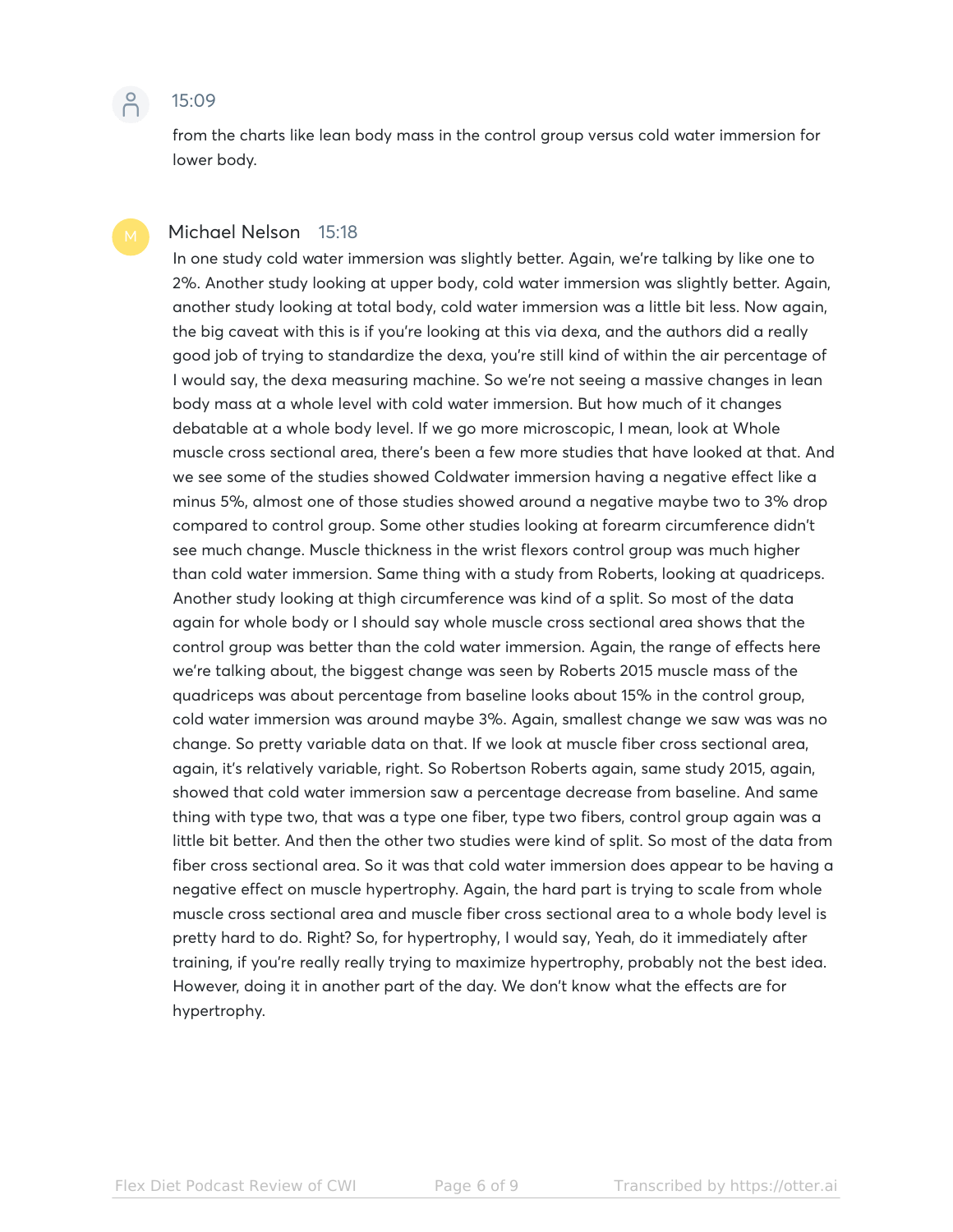

# 18:52

Briefly for dynamic strength. I'm not as much of a difference there, I would say looking at all the data on their charts, kind of a tie, isometric strength, Navy, a slight impairment in the cold water immersion versus the control group.

# Michael Nelson 19:08

Again, not super clear on that. And then the paper goes on to talk a little bit about strength endurance rate of force development, ballistic movements, they do talk about the metabolic effects looking at protein synthetic response, anabolic signaling. And all those studies. Well, I find them super, super fascinating. I tend to look more at what is the performance or the phenotypical changes. And so what is the outcome?



# 19:44

Did you add more lean body mass? Did you move the weight faster?

# Michael Nelson 19:49

Did you lift more weight? Like what is the actual performance outcome of that one because that's what more people care about. And I think the interesting molecular effects just kind of lead us to setting up better experiments at a whole body level. There's some interesting stuff on ribosome biogenesis. And they go deep into a lot of the other molecular effects here, they did put together a really cool chart called resistance exercise plus cold water immersion, I'm not going to go through all of it, you should check it out, it has some of the potential mechanisms of what we think might be happening. One of them is we may see a blunting of mTOR one signaling, this may be turned down. And if this happens, you're gonna see a decrease in muscle protein synthesis. And if that continues, you're gonna see a decrease potentially in muscle mass, such as one of the mechanisms of how cold water immersion may be affecting it. Other things are potentially Myostatin IGF one, we've got some Heat Shock proteins that can be changed myogenin potentially changes which may be related to satellite cell count and the concept of my own nuclear domain, or my own nucular content. There's lots of lots of different things going on. One of the things that gets brought up a lot is, is there a change in inflammation? Most of the data I've seen on that, I would say probably not, although it's still questionable, the amount of cold water immersion you need to do, in my opinion, to change inflammation is pretty darn high. So I'm not really sure that that is happening. briefly on the endurance effects, I think there may be potentially some benefit to augmenting endurance response. Again, there is not many finished studies looking at actual changes with that. There is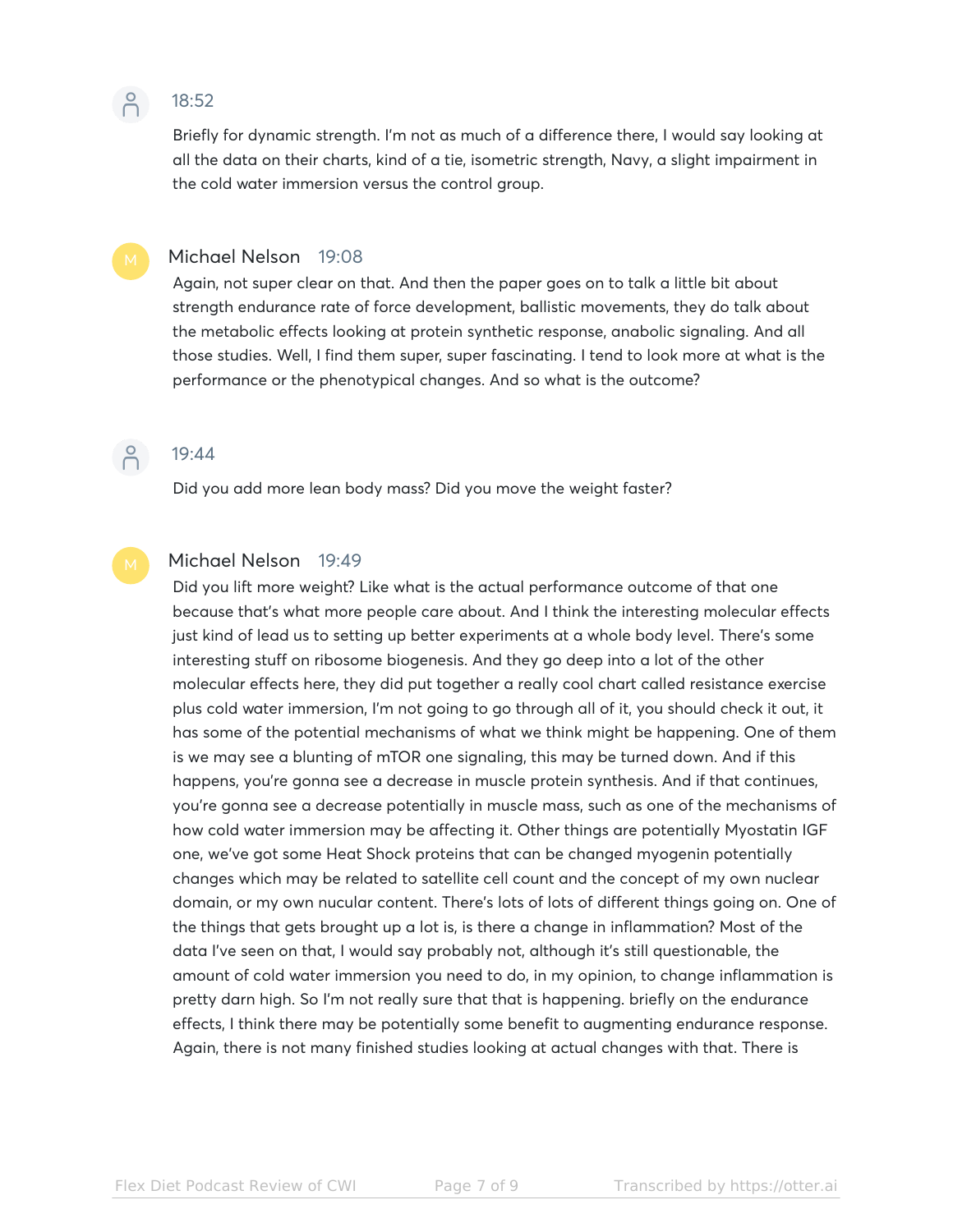some very interesting molecular data that's still very early. So I personally am not too worried about doing cold water immersion. For a short period of time after my aerobic training in the morning, as an no one I've done with a few clients, I haven't seen

# 22:07

 $\beta$ 

a change with that. Again, for hypertrophy, if that's your ultimate goal,

# Michael Nelson 22:13

again, probably not the best idea. So again, read the study, super cool. The big grand takeaway, if you're all our goal, is hypertrophy, doing cold water immersion immediately after training? probably not the best idea. Again, how much of an effect is that going to be? Very hard to say at this point. Other potential benefits, I would say with performance is still up in the air. I know that some athletes feel really good and see performance changes with it. others do not. I would say it's kind of split right now. So you'd probably have to do your own testing to see what do you what do you feel. So even if you do it immediately after training, and might be costing, you know, hypothetically, a little bit of muscle, but athletes feel better, and they can add a whole nother day of training, that may be a trade off, that's really worth it for them. Again, it depends on the goals and what you're doing. This study didn't get into it, but I do think there may be a benefit with the robot training. So setting it up, I like to do it in the morning, after doing some aerobic training, I tend to feel better, I'm not worried about any counter effects with that. And then do my weight training in the afternoon. If you only have a limited period of time to do it, do the weight training. And then maybe a couple hours later, you could do some cold water immersion. No data right now on the exact timing of that. So we don't really know. But anyway, I wanted to talk about just a somewhat brief summary there. Post exercise cold water emergent effects on physiologic adaptations to resistance training, and the underlying mechanisms in skeletal muscle narrative review by Aaron C. Peterson, and the journals frontiers. Thank you so much, and take care. Thank you so much for listening to the podcast this week, the cold water immersion summary, which was also featured on iron radio, podcast, too. So this one is brought to you by the physiologic flexibility. certification is currently not open right now. But you can get more information at physiologic flexibility.com. So where we talk about the homeostatic regulators, things that your body has to hold constant, and how you can train them. The benefit of training them is enhanced recovery and greater robustness. So to me Once you're good at exercise and nutrition, probably throw sleep and some basic recovery stuff in there. I believe that this is the then next level of things to focus on. So the strategies and the certification cover everything from different breathing techniques are cold water immersion, sauna via heat exposure, high interval, or I should say high intensity interval